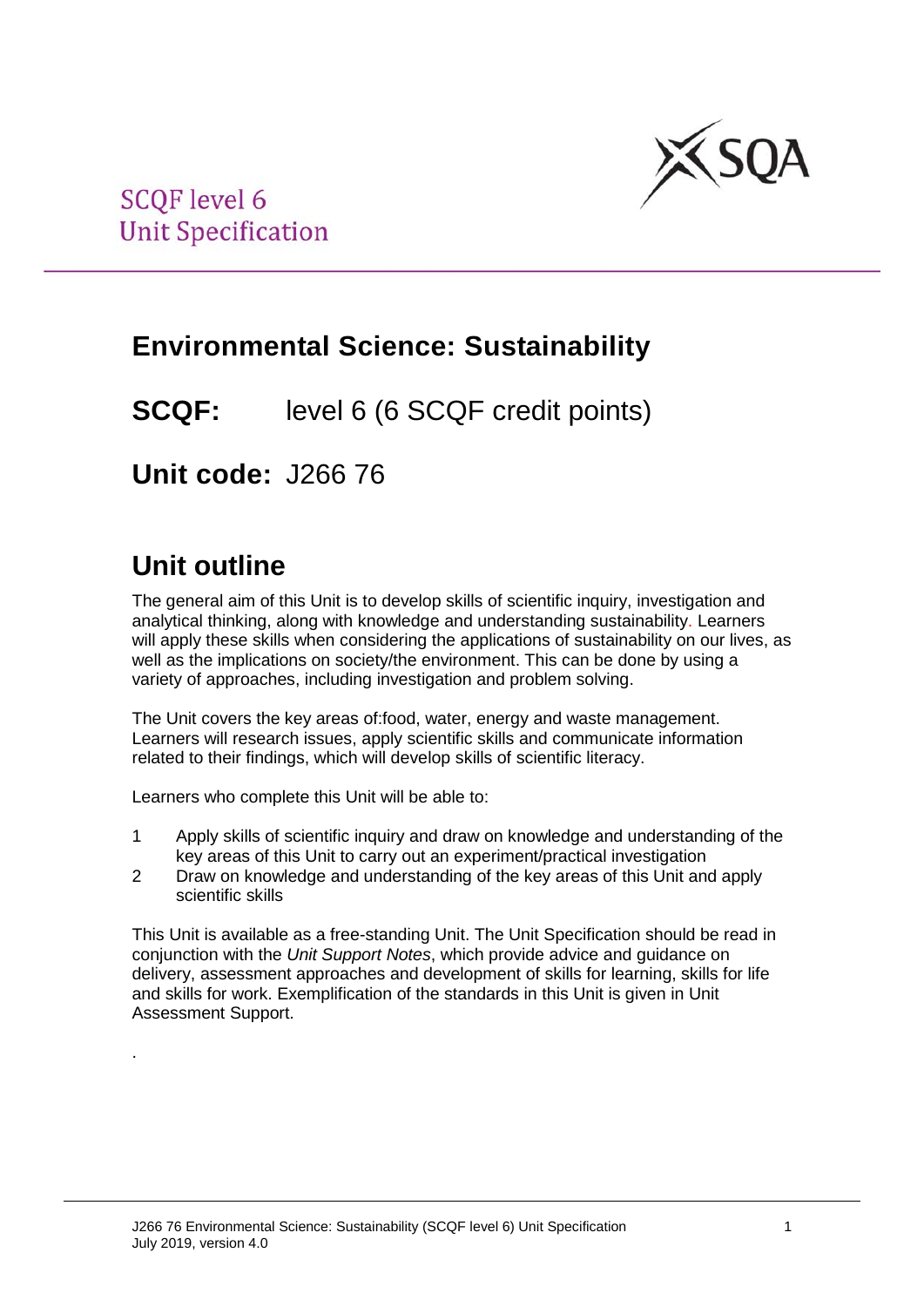## **Recommended entry**

Entry to this Unit is at the discretion of the centre. However, learners would normally be expected to have attained the skills, knowledge and understanding required by one or more of the following or equivalent qualifications and/or experience:

- ♦ National 5 Environmental Science Course or relevant component Units
- ♦ National 5 Geography Course or relevant component Units

## **Equality and inclusion**

This Unit Specification has been designed to ensure that there are no unnecessary barriers to learning or assessment. The individual needs of learners should be taken into account when planning learning experiences, selecting assessment methods or considering alternative evidence. For further information, please refer to the *Unit Support Notes.*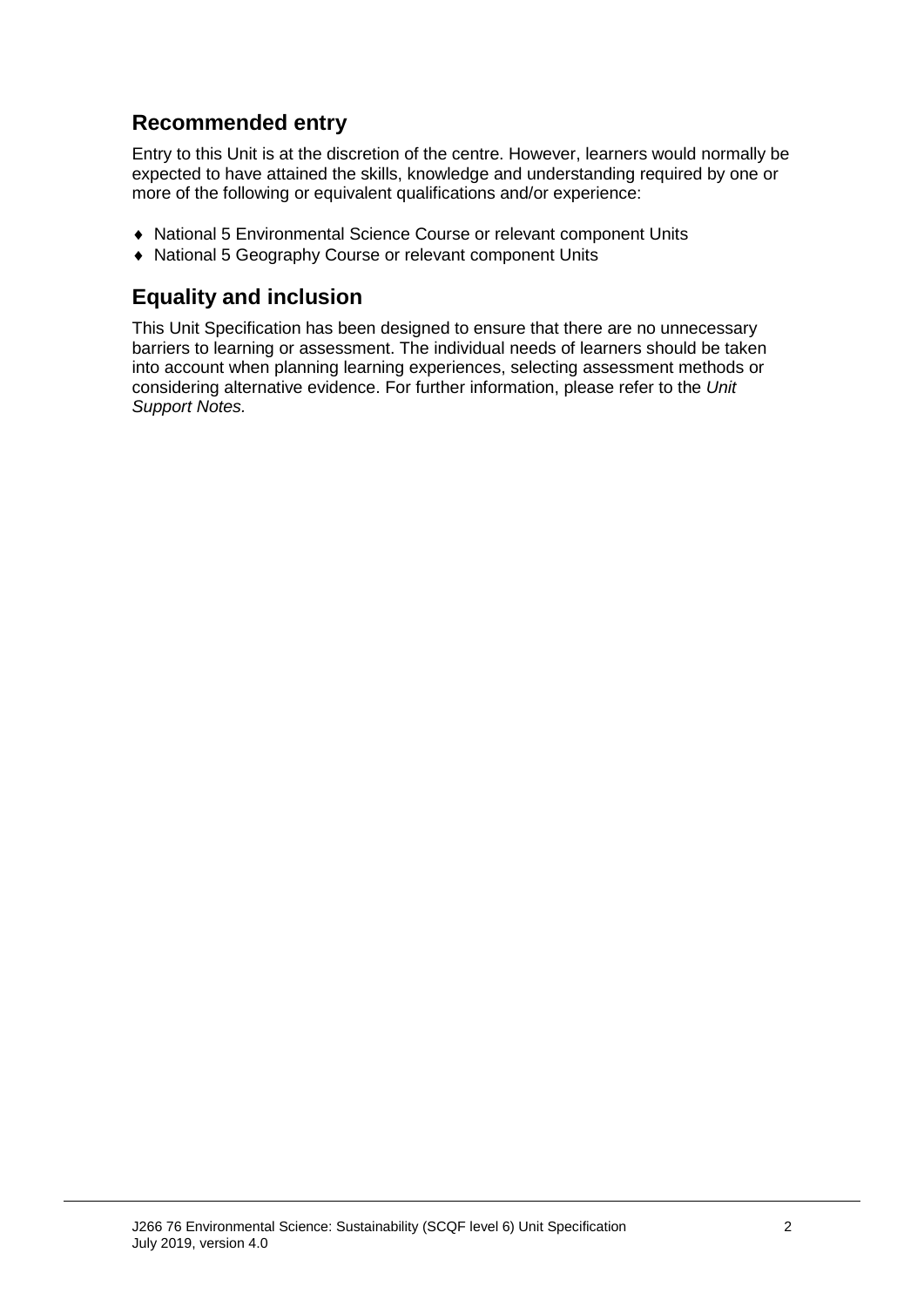# **Standards**

## **Outcomes and assessment standards**

### **Outcome 1**

The learner will:

- **1 Apply skills of scientific inquiry and draw on knowledge and understanding of the key areas of this Unit to carry out an experiment/practical investigation by:**
- 1.1 Planning an experiment/practical investigation
- 1.2 Following procedures safely<br>1.3 Making and recording observ
- 1.3 Making and recording observations/measurements correctly<br>1.4 Presenting results in an appropriate format
- Presenting results in an appropriate format
- 1.5 Drawing valid conclusions
- 1.6 Evaluating experimental procedures

### **Outcome 2**

The learner will:

- **2 Draw on knowledge and understanding of the key areas of this Unit and apply scientific skills by:**
- 2.1 Making accurate statements
- 2.2 Solving problems

## **Evidence Requirements for the Unit**

Assessors should use their professional judgement, subject knowledge and experience, and understanding of their learners, to determine the most appropriate ways to generate evidence and the conditions and contexts in which they are used.

Evidence can be drawn from a variety of sources and presented in a variety of formats.

Evidence may be presented for individual Outcomes or gathered for the Unit as a whole, through combining assessment holistically in a single activity. If the latter approach is used, it must be clear how the evidence covers each Outcome.

Transfer of evidence: Since the Outcomes and Assessment Standards are the same for all Units, differing only by context, evidence for Outcome 1 and Assessment Standard 2.2 for one Unit can be used as evidence of the achievement of Outcome 1 and Assessment Standard 2.2 in the other Environmental Science Units. The key areas covered in this Unit are:

- ♦ food
- ♦ water
- energy
- waste management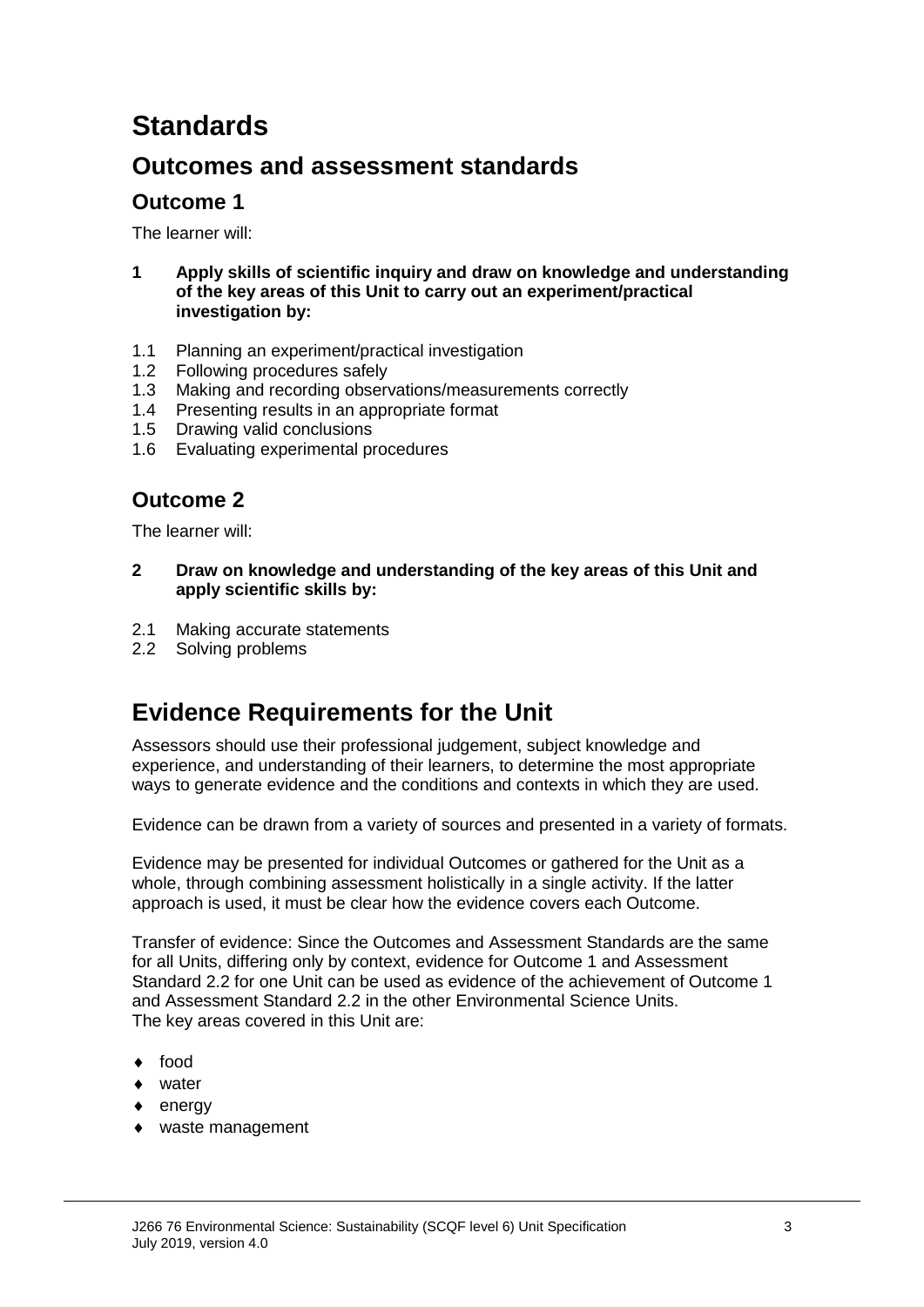| The table below describes the evidence for the Assessment Standards which require |  |  |  |
|-----------------------------------------------------------------------------------|--|--|--|
| exemplification.                                                                  |  |  |  |

| <b>Assessment Standard</b>           | <b>Evidence required</b>                         |  |  |
|--------------------------------------|--------------------------------------------------|--|--|
| Planning an experiment/practical     | The plan should include:                         |  |  |
| investigation                        | a clear statement of the aim                     |  |  |
|                                      | a hypothesis                                     |  |  |
|                                      | a dependent and independent variable             |  |  |
|                                      | variables to be kept constant                    |  |  |
|                                      | measurements/observations to be made             |  |  |
|                                      | the equipment/materials                          |  |  |
|                                      | a clear and detailed description of how the      |  |  |
|                                      | experiment/practical investigation should be     |  |  |
|                                      | carried out, including safety considerations     |  |  |
| Presenting results in an appropriate | one format from: table, line graph, chart, key,  |  |  |
| format                               | diagram, flow chart, summary, extended text or   |  |  |
|                                      | other appropriate format                         |  |  |
| Drawing a valid conclusion           | Include reference to the aim                     |  |  |
| Evaluating experimental procedures   | Suggest two improvements with justification      |  |  |
| Making accurate statements           | At least half of the responses should be correct |  |  |
|                                      | across the key areas for the set of questions    |  |  |
|                                      | provided.                                        |  |  |
| Solving problems                     | One of each:                                     |  |  |
|                                      | make generalisation/prediction                   |  |  |
|                                      | select information<br>۰                          |  |  |
|                                      | process information, including calculations, as  |  |  |
|                                      | appropriate                                      |  |  |
|                                      | analyse information                              |  |  |

Exemplification of assessment is provided in Unit assessment support packs. Advice and guidance on possible approaches to assessment is provided in the *Unit Support Notes.*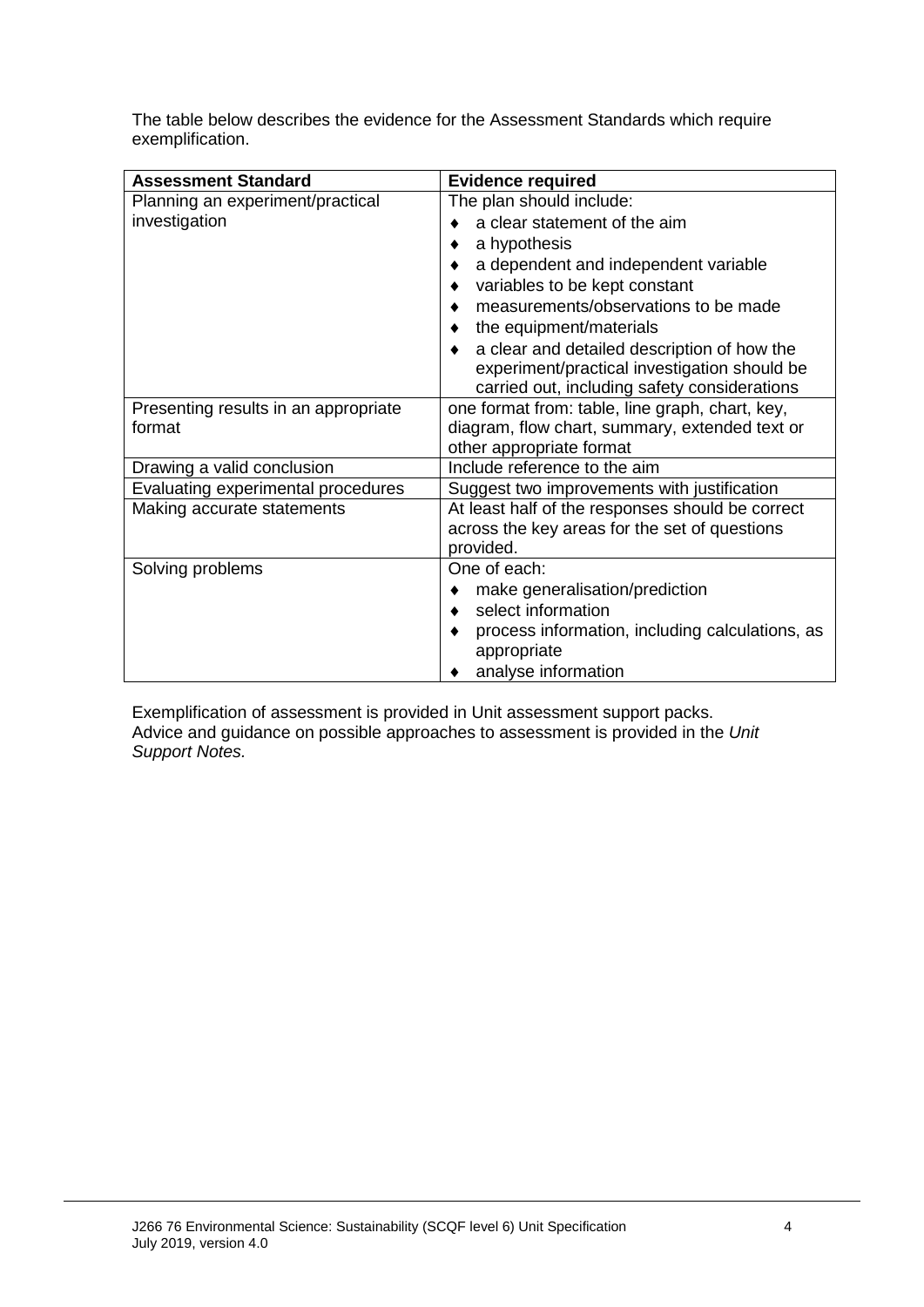## **Assessment Standard Thresholds**

#### Outcome 1

Candidates are no longer required to show full mastery of the Assessment Standards to achieve Outcome 1. Instead, five out of the six Assessment Standards for Outcome 1 must be met to achieve a pass.

There is still the requirement for candidates to be given the opportunity to meet all Assessment Standards. The above threshold has been put in place to reduce the volume of re-assessment where that is required.

#### Re-assessment

Candidates may be given the opportunity to re-draft their original Outcome 1 report or to carry out a new experiment/practical investigation.

#### Outcome 2

Assessment Standards 2.1 and 2.2

Assessment Standards 2.1 (making accurate statements) and 2.2 (solving problems) are no longer required to be passed independently. Assessment Standards 2.1 and 2.2 can now be assessed by means of a single assessment for each Unit.

Centres have two possible options when assessing Outcome 2 (AS 2.1 and 2.2).

Option 1: Single assessment

Candidates can be assessed by means of a single test that contains marks and a cutoff score. A suitable Unit assessment will cover all of the key areas (AS 2.1) and assess each of the problem solving skills (AS 2.2).

Where a candidate achieves 50% or more of the total marks available in a single Unit assessment they will pass Outcome 2 for that Unit. Existing Unit assessment support packs can be used. Guidance on the use of each pack is noted below.

#### **(a) Unit assessment support pack 1 (Unit-by-Unit approach)**

As these packages contain questions on all of the key areas (AS 2.1) and questions covering each of the problem solving skills (AS 2.2), Unit assessment support pack 1 **is suitable** for use as a single assessment for its associated Unit.

The number of marks available for each question should be combined to give the total number of marks available. A cut-off score of 50% should be applied to each of these Unit assessments.

The table below gives a total mark for the Unit assessment support pack, using the assessment grid in the packs to allocate marks to questions.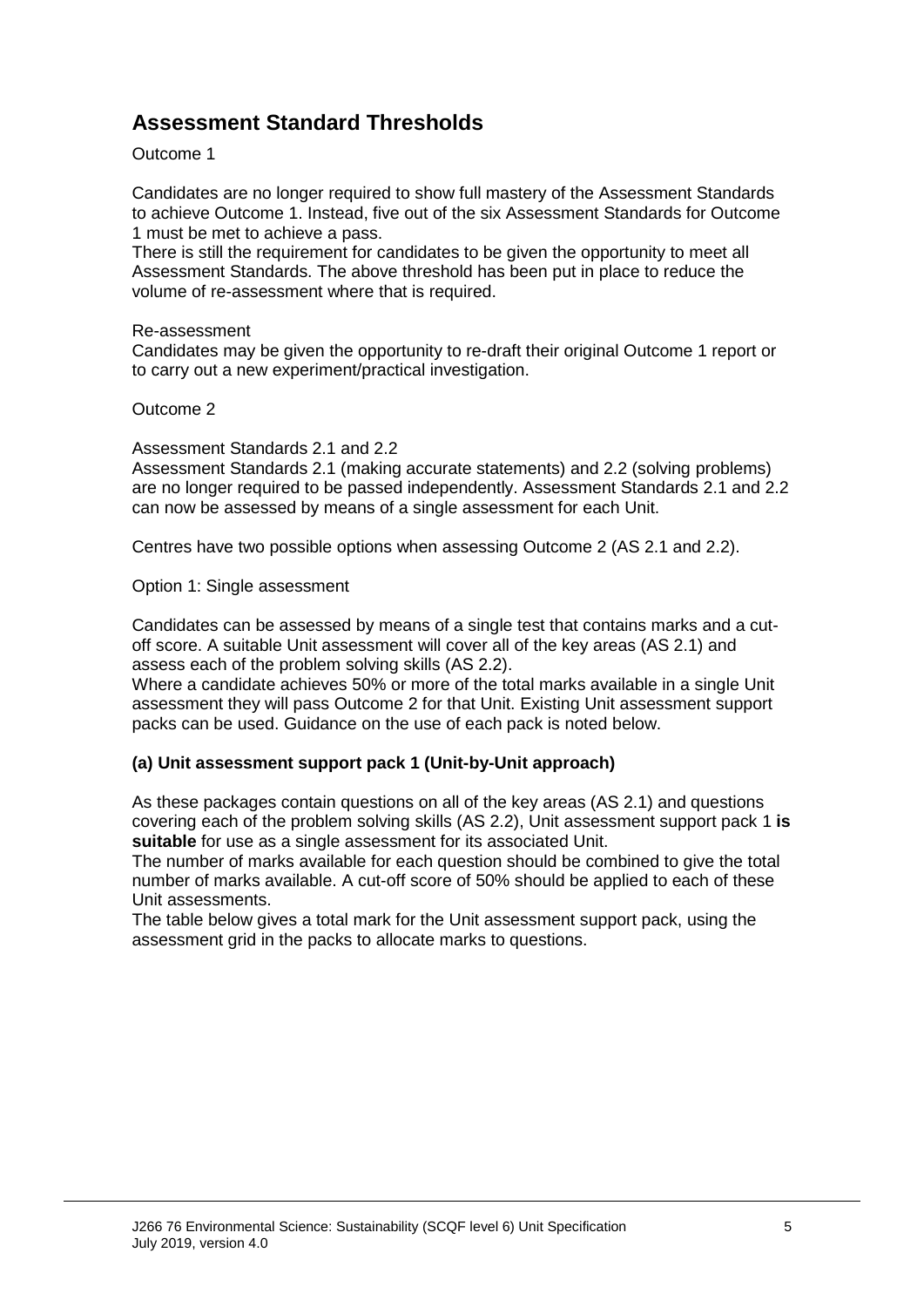Where a centre is using Unit assessment support pack 1 they should apply the cut-off scores shown in the following table:

| Unit assessment support pack 1                          | Total number of<br>marks available<br>$(AS 2.1 + AS 2.2)$ | <b>Cut-off</b><br>score |
|---------------------------------------------------------|-----------------------------------------------------------|-------------------------|
| J266 76 Environmental Science:<br><b>Sustainability</b> | 24                                                        | 12/24                   |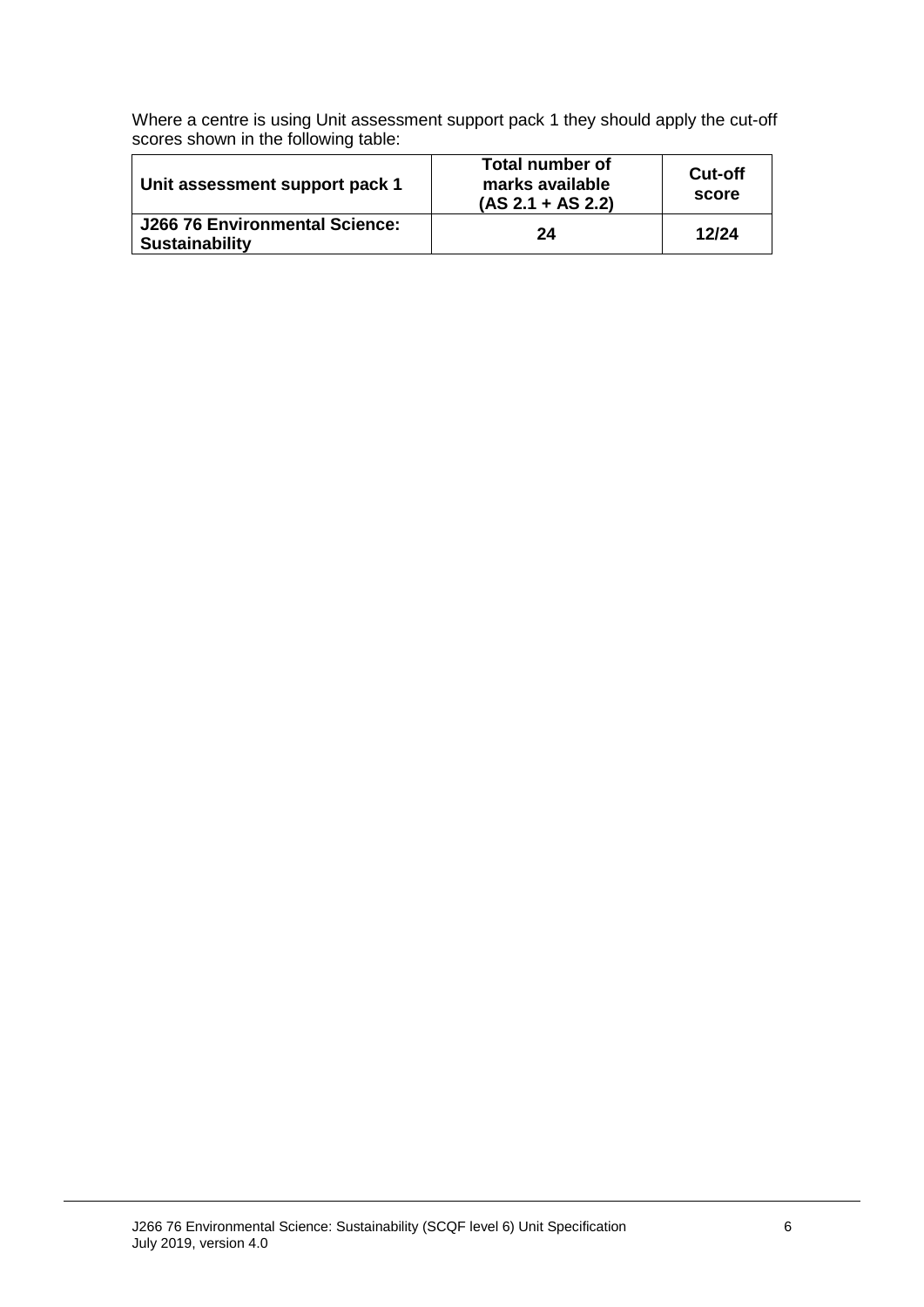Centres may wish to supplement the existing questions in the Unit assessment support packs with additional questions, so that the sampling of each Unit is increased, the tests are out of the same total mark and that total is an even number so that the cut-off is actually 50%. Where centres are adding additional questions, care should be taken that these questions are of an appropriate standard for Unit assessment and are not 'A grade' type questions that would appear in an exam.

#### **(b) Unit assessment support pack 2 (combined approach)**

As these packages contain questions covering only Assessment Standard 2.1 they are **not suitable** for use as a single assessment for their associated Units. If a centre wishes to use Unit assessment support packs 2 as a single Unit assessment, questions covering each of the four problem solving skills would need to be added. A **minimum of 1 mark per problem solving skill per Unit** would be acceptable.

The following table indicates the total number of marks available for the key areas (AS 2.1) in the Unit assessment, using the assessment grid in the Unit assessment support pack to allocate marks to questions.

These marks should be combined with the marks added to assess the problem solving skills (AS 2.2) before the 50% cut-off score is applied.

| Unit assessment support pack 2                             | Total number of<br>marks available<br>(AS 2.1) |
|------------------------------------------------------------|------------------------------------------------|
| J266 76 Environmental Science:<br><b>Earth's Resources</b> | つつ                                             |

As with the Unit-by-Unit approach, centres may wish to supplement the existing questions in the Unit assessment support packs with additional questions, so that the sampling of each Unit is increased, the tests are out of the same total mark and that total is an even number so that the cut-off is actually 50%. Where centres are adding additional questions, care should be taken that these questions are of an appropriate standard for Unit assessment and are not 'A grade' type questions that would appear in an exam.

#### **Option 2: Assessment**

Centres can continue to use the Unit assessment support packs from SQA's secure site or their own centre devised assessments following the guidance in the Unit assessment support packs.

If this option is chosen, 50% or more of the KU statements (AS 2.1) made by candidates must be correct in the Unit assessment and at least one correct response for each problem solving skill (AS 2.2) is required to pass Outcome 2. However, if a candidate is given more than one opportunity in a Unit assessment to provide a response for a problem solving skill, then they must answer 50% or more correctly.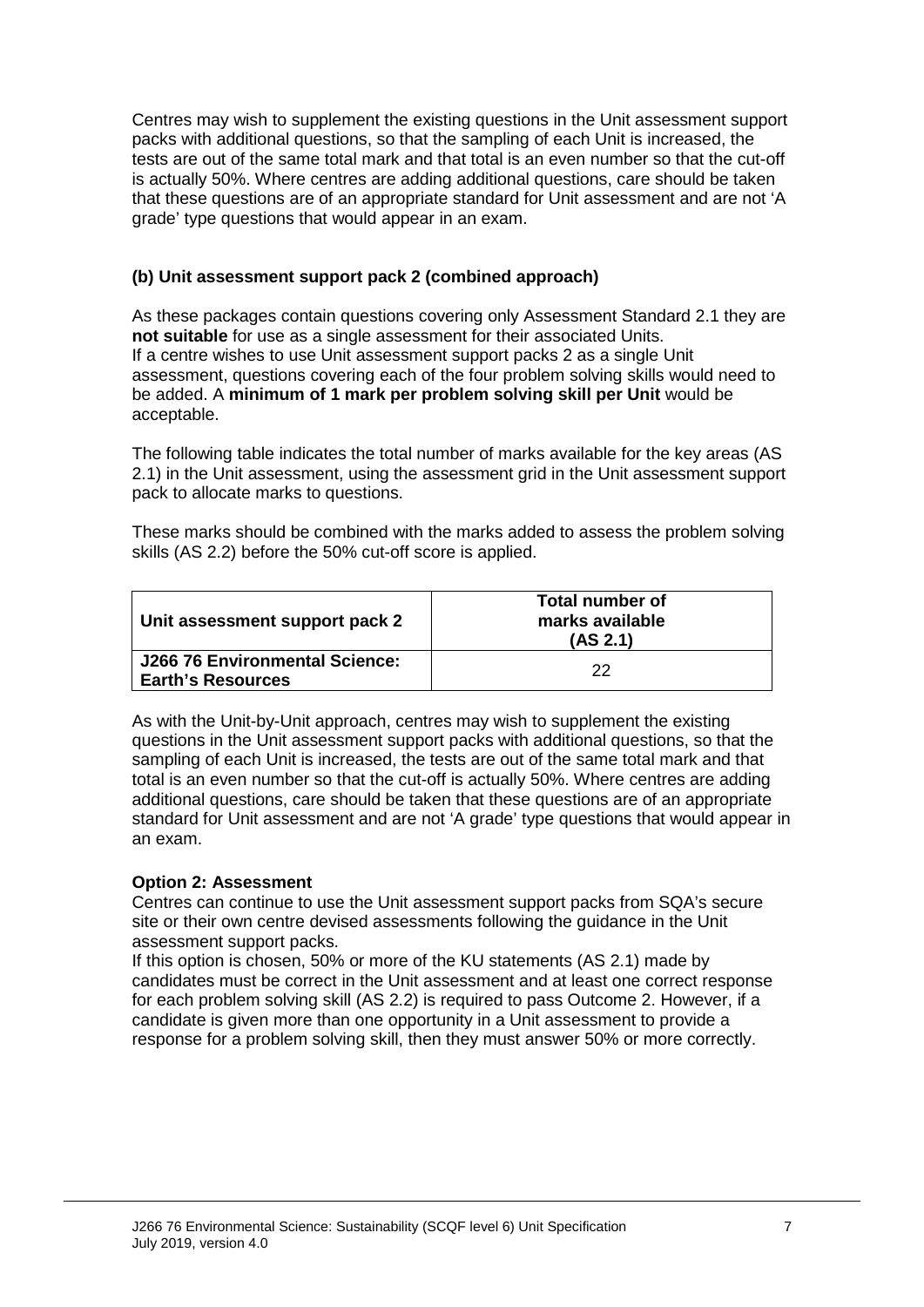#### **Re-assessment**

SQA's guidance on re-assessment is that there should be one or, in exceptional circumstances, two re-assessment opportunities. Re-assessment should be carried out under the same conditions as the original assessment. It is at a centre's discretion as to how they re-assess their candidates. Candidates may be given a full re-assessment opportunity, or be re-assessed on individual key areas and/or problem solving skills. Regardless of which KU option is chosen, candidates must achieve 50% or more of each re-assessment opportunity.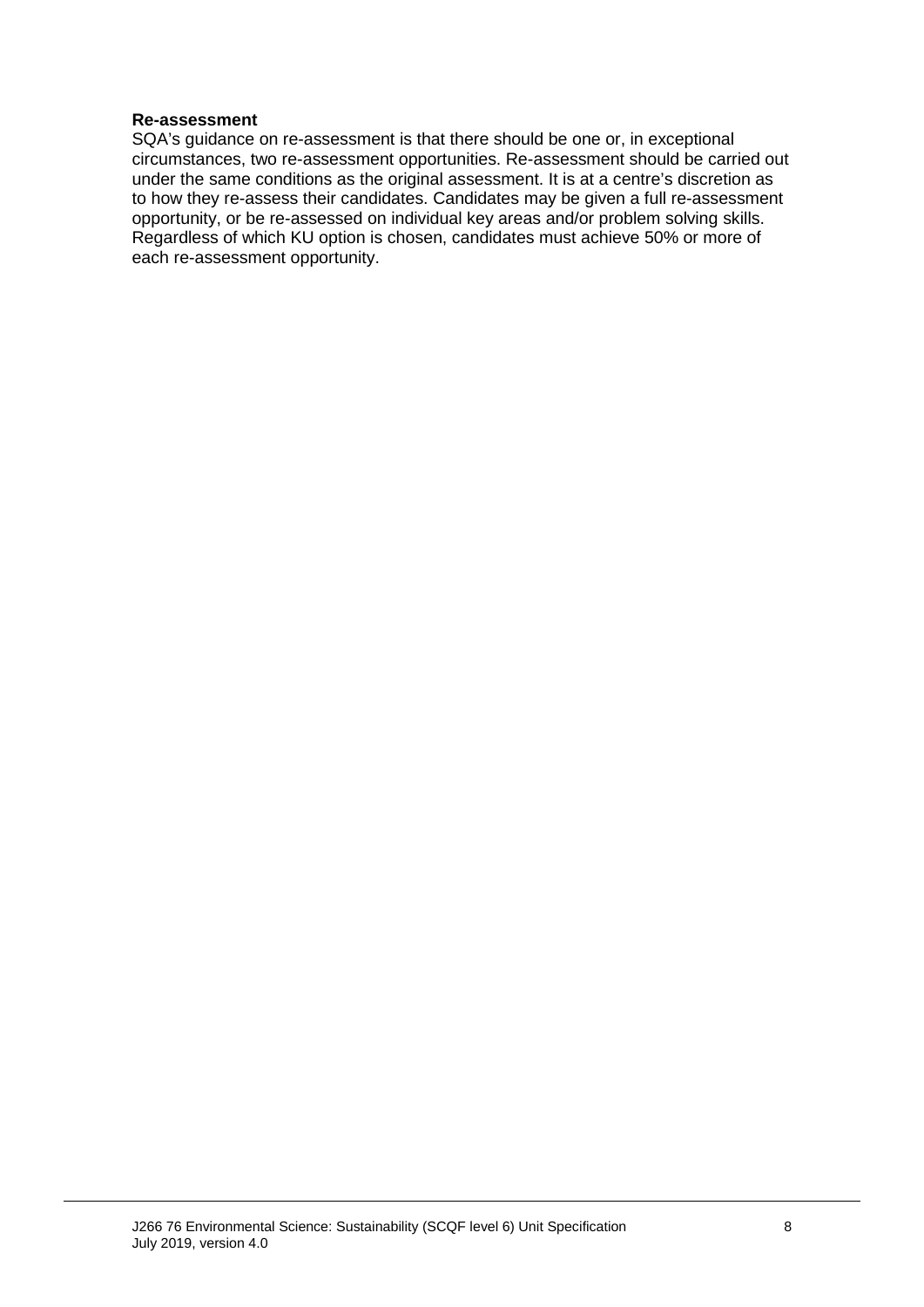# **Development of skills for learning, skills for life and skills for work**

It is expected that learners will develop broad, generic skills through this Unit. The skills that learners will be expected to improve on and develop through the Unit are based on SQA's *Skills Framework: Skills for Learning, Skills for Life and Skills for Work* and drawn from the main skills areas listed below. These must be built into the Unit where there are appropriate opportunities.

#### **1 Literacy**

1.2 Writing

#### **2 Numeracy**

- 2.1 Number processes
- 2.2 Money, time and measurement<br>2.3 Information handling
- Information handling

#### **4 Employability, enterprise and citizenship**

4.6 Citizenship

#### **5 Thinking skills**

- 5.3 Applying
- 5.4 Analysing and evaluating
- 5.5 Creating

Amplification of these is given in SQA's *Skills Framework: Skills for Learning, Skills for Life and Skills for Work.* The level of these skills should be at the same SCQF level of the Unit and be consistent with the SCQF level descriptor. Further information on building in skills for learning, skills for life and skills for work is given in the *Unit Support Notes.*